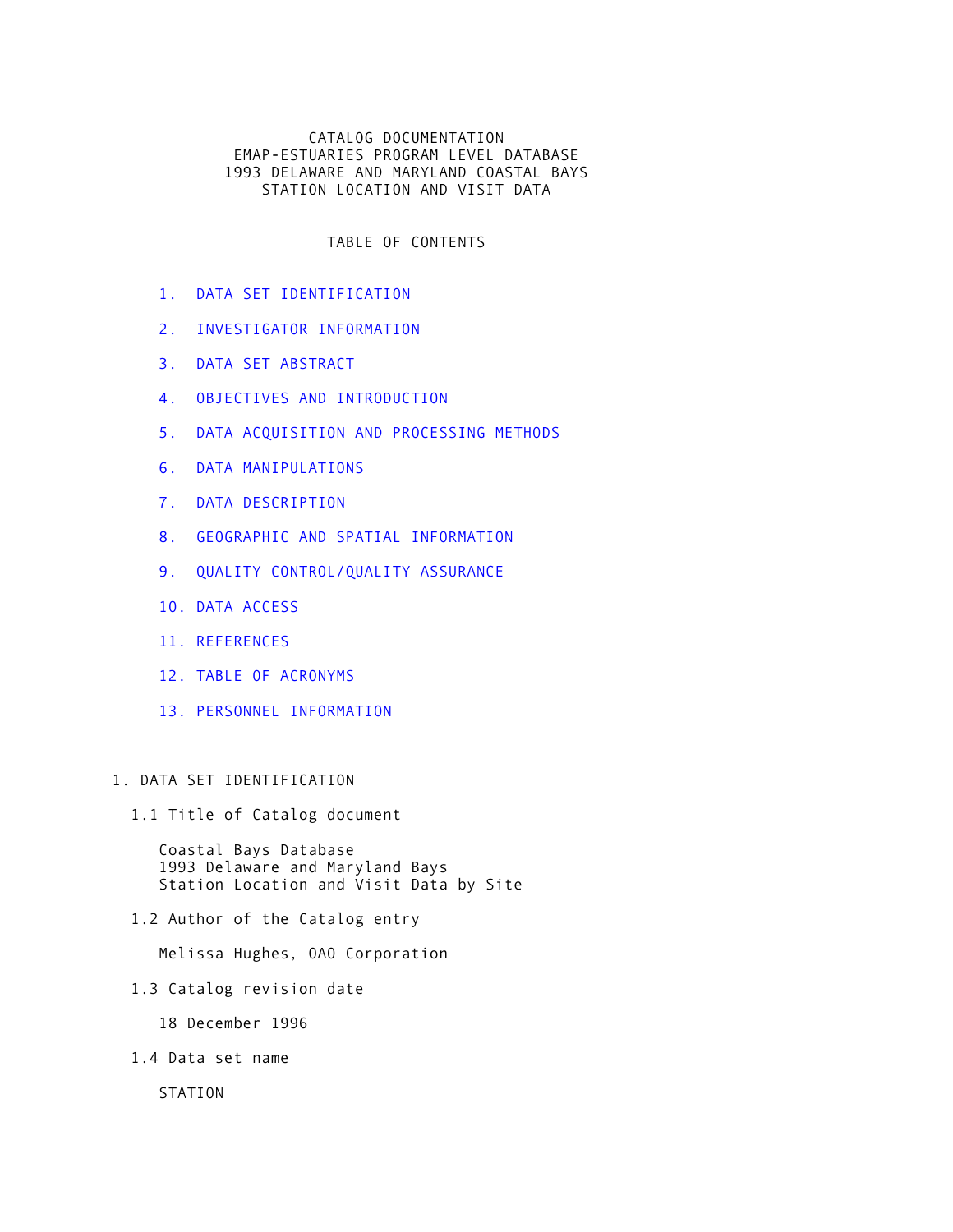### 1.5 Task Group

Mid-Atlantic Integration and Assessment (MAIA)

1.6 Data set identification code

200

1.7 Version

001

1.8 Requested Acknowledgment

 If you plan to publish these data in any way, EPA requires a standard statement for work it has supported:

 "Although the data described in this article have been funded wholly or in part by the U. S. Environmental Protection Agency through its EMAP-Estuaries Program, it has not been subjected to Agency review, and therefore does not necessarily reflect the views of the Agency and no official endorsement should be inferred."

- <span id="page-1-0"></span>2. INVESTIGATOR INFORMATION
	- 2.1 Principal Investigator

 Dr. Frederick W. Kutz U.S. Environmental Protection Agency - Region III

2.2. Investigation Participant-Sample Collection

 Janis Chaillou Versar, Inc.

- <span id="page-1-1"></span>3. DATA SET ABSTRACT
	- 3.1 Abstract of the Data Set

 The STATION data set contains geographic and site visit information related to stations in the Delaware and Maryland Coastal Bays sampling region. Stations were selected using a stratified random design. The assigned stratum is given, as well as the geographic coordinates of a site. Some sites were visited more than once; date, visit number and time on and off station were recorded.

3.2 Keywords for the Data Set

sampling sites, latitude, longitude, geographic coordinates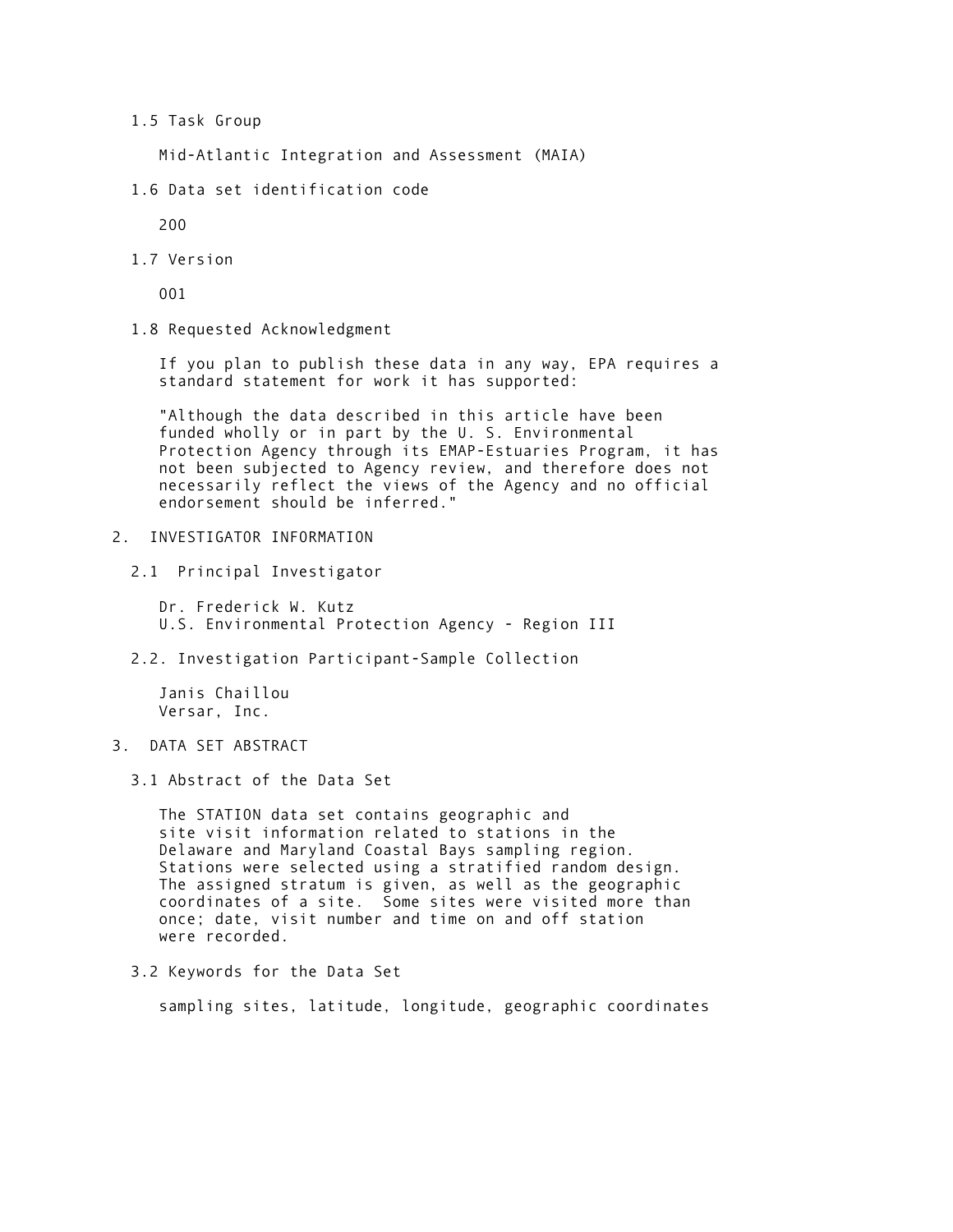## <span id="page-2-0"></span>4. OBJECTIVES AND INTRODUCTION

4.1 Program Objective

 The objective of the Coastal Bays Joint Assessment was to assess the ecological condition of the Delaware and Maryland coastal bays, compare the current ecological condition of the bays with their historical condition and to evaluate indicators and sampling design elements that can be used to direct future monitoring activities in the system.

4.2 Data Set Objective

 The STATIONS data set provides geographical and visit information on the sites sampled in the Delaware and Maryland Coastal Bays.

4.3 Data Set Background Discussion

 The Coastal Bays Joint Assessment was based on methods used in the EMAP-Estuaries program. A probability-based sampling design ensured an unbiased estimation of condition and that all areas within the system were potentially subject to sampling. The probability based sampling design also allowed calculation of confidence intervals around estimates of condition.

4.4 Summary of Data Set Parameters

 STATIONS data set values were based on the geographic location of the station and the time and date of a visit.

## <span id="page-2-1"></span>5. DATA ACQUISITION AND PROCESSING METHODS

5.1 Data Acquisition

5.1.1 Sampling Objective

 Locate sampling sites using a Global Positioning System (GPS).

5.1.2 Sample Collection Methods Summary

SAMPLING DESIGN

 Two hundred sites were sampled, 25 in each of 4 sampling strata (upper Indian River, Trappe Creek/Newport Bay, St. Marin River and dead-end canals) and 50 in 2 other sampling strata (all remaining areas within Maryland's coastal bays and all remaining areas within Delaware's coastal bays). Sites (except dead-end canals) were selected by: 1) enhancing the EMAP hexagonal grid (Overton, et al., 1990) and randomly selecting the appropriate number of grid cells for each stratum; then 2) selecting a random site from within each cell. A list frame of the dead-end canals was developed and 25 canals were randomly selected. A site was randomly selected from within each canal.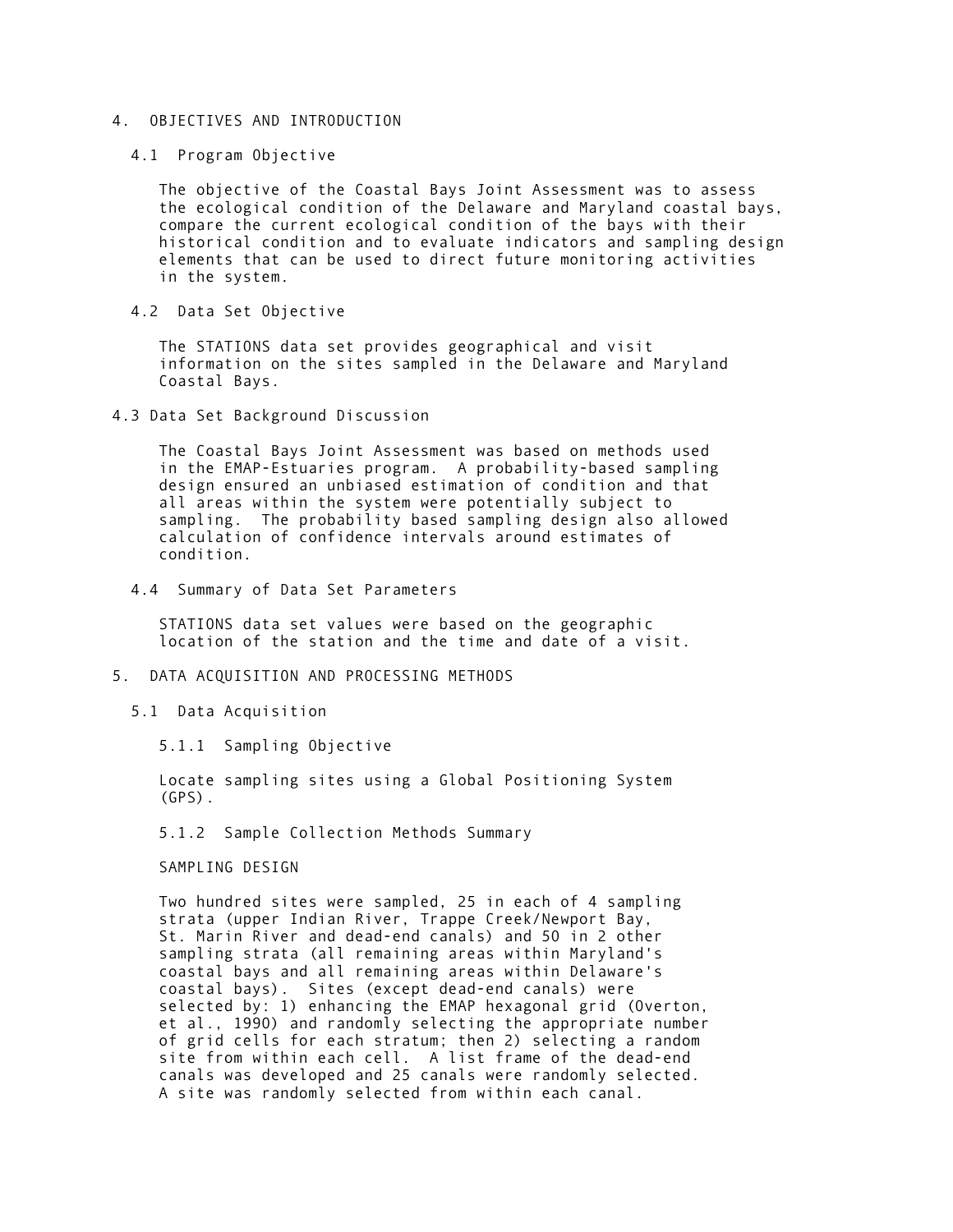5.1.3 Sampling Start Date

12 July 1993

5.1.4 Sampling End Date

30 September 1993

5.1.5 Platform

 Sampling was conducted from 7 m (21 ft) Privateer equipped with an electric winch with a 12-foot boom.

5.1.6 Sampling Gear

Global Positioning System (GPS)

5.1.7 Manufacturer of Sampling Equipment

NA

5.1.8 Key Variables

Date and time were recorded at the site visit.

 The latitude and longitude of the station location were determined at the time of sampling. According to EPA Locational Policy: 1. Latitude is always presented before longitude; 2. Latitude and longitude are recorded as decimal degrees. The specific method, Loran or GPS, of determining the latitude and longitude is also recorded.

5.1.9 Collection Method Calibration

NA

5.1.10 Sample Collection Quality Control

 Sampling sites were located using a GPS receiver. Dead reckoning was used to locate sites when signal interference or equipment malfunction prevented reliable performance of the GPS receiver. Obvious landmarks, channel markers and other fixed structures were noted to identify the site location whenever dead reckoning was used.

5.1.11 Sample Collection Method Reference

NA

<span id="page-3-0"></span>5.2 Data Preparation and Sample Processing

Not applicable

6. DATA MANIPULATIONS

 Most values in the Stations data set were assigned, based on geographic location.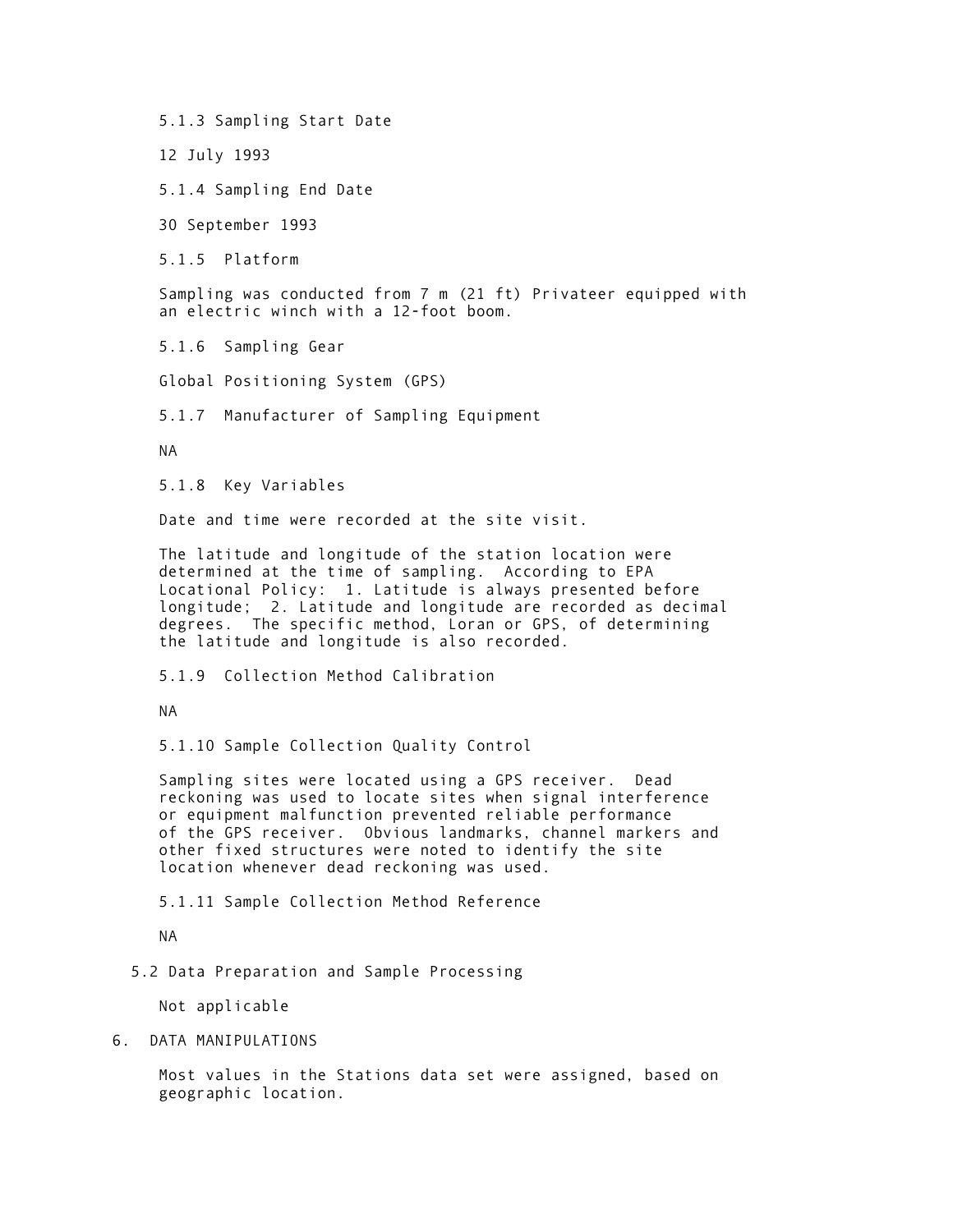6.1 Name of new or modified values

NA

6.2 Data Manipulation Description

NA

6.3 Data Manipulation Examples

Not applicable.

 $STA_LNG -75.057$ 

<span id="page-4-0"></span>7. DATA DESCRIPTION

7.1 Description of Parameters

| Parameter Data  |     |   | # SAS Name Type Len Format | Parameter<br>Label                       |
|-----------------|-----|---|----------------------------|------------------------------------------|
| 1 SITE          | Num | 8 | 3.                         | Site Number                              |
| 2 SITETYPE Num  |     | 8 | 2.                         | Site Type (1=Random,                     |
| 3 VISITNUM Num  |     | 8 | 2.                         | Visit Number                             |
| 4 EVNTDATE Num  |     | 8 |                            | MMDDYY8. Date when Sample Collected      |
| 5 EVNTNUM Num   |     | 8 | 5.                         | Event Number                             |
| 6 STRATDES Num  |     | 8 | 2.                         | Original Design Stratum<br>0=Non-Random) |
| 7 STRATPOS Num  |     | 8 | 2.                         | Analytical Stratum                       |
| 8 STA LAT Num   |     | 8 | 7.4                        | Station Latitude                         |
| 9 STA LNG Num   |     | 8 | 7.4                        | Station Longitude                        |
|                 |     |   |                            |                                          |
| 10 TIME ON Num  |     | 8 | TIME8.                     | Time on Station                          |
| 11 TIME OFF Num |     | 8 |                            | TIME8. Time off Station                  |

 7.1.6 Precision to which values are reported The precision is indicated by the attribute format reported under 7.1 7.1.7 Minimum value in data set VISITNUM 1 STRATDES<sub>1</sub> STRATPOS<sub>1</sub> STA\_LAT 38.020 STA\_LNG -75.365 7.1.8 Maximum value in Data Set VISITNUM 4<br>STRATDES 6 STRATDES STRATPOS 14 STA\_LAT 38.701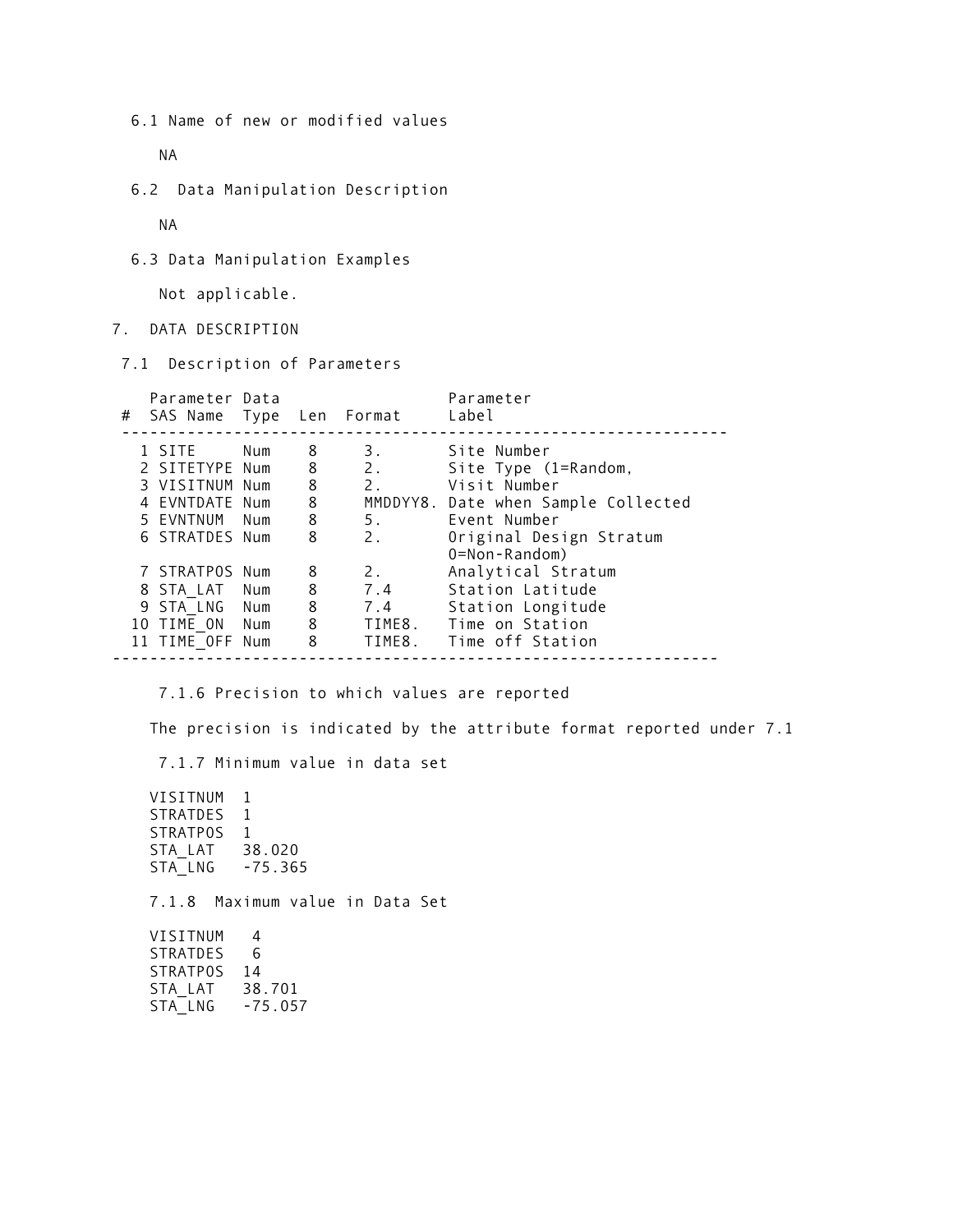#### 7.2 Data Record Example

7.2.1 Column Names for Example Records

7.2.2 Example Data Records

|   |     |   |   | Ν        |      | R | R        |         |                  |          |          |
|---|-----|---|---|----------|------|---|----------|---------|------------------|----------|----------|
|   |     | F |   |          | Ν    | A | A        | A       | A                |          |          |
|   |     |   |   | D        |      |   |          |         |                  |          |          |
| 0 |     |   | N | Α        | N    | D | P        |         |                  |          |          |
| B |     | P | U |          | U    | F | $\Omega$ | Α       | N                |          |          |
|   | E   | F | M | Е        | M    | ς | S        |         | G                | N        |          |
|   | 101 |   |   | 08/10/93 | 1091 |   |          | 38.5880 | $-75.2497$       | 9:23:00  | 9:58:00  |
|   | 102 |   |   | 08/10/93 | 1092 |   |          | 38.5857 | $-75.2733$       | 10:17:00 | 10:53:00 |
| 3 | 105 |   |   | 07/15/93 | 2016 |   |          | 38.5837 | $-75.2353$       | 9:58:00  | 10:35:00 |
| 4 | 106 |   |   | 08/17/93 | 1117 |   |          | 38.5933 | $-75.1572$       | 14:05:00 | 14:30:00 |
|   | 107 |   |   | 08/04/93 | 1080 |   |          |         | 38.5933 -75.1700 | 16:34:00 | 17:00:00 |

#### <span id="page-5-0"></span>8. GEOGRAPHIC AND SPATIAL INFORMATION

8.1 Minimum Longitude

-75 Degrees 17 Minutes 4.80 Decimal Seconds

8.2 Maximum Longitude

-75 Degrees 04 Minutes 18.60 Decimal Seconds

8.3 Minimum Latitude

33 Degrees 49 Minutes 54.60 Decimal Seconds

8.4 Maximum Latitude

38 Degrees 38 Minutes 33.00 Decimal Seconds

8.5 Name of area or region

Delaware and Maryland Coastal Bays

<span id="page-5-1"></span> Stations were located in coastal bays along the East Coast of the United States in the States of Delaware and Maryland. Four major subsystems included Rehobeth Bay, Indian River Bay, Assawoman Bay and Chincoteague Bay. Areas of interest included Indian River, St. Martin River, Trappe Creek and artificial lagoons.

- 9. QUALITY CONTROL AND QUALITY ASSURANCE
	- 9.1 Data Quality Objectives

NA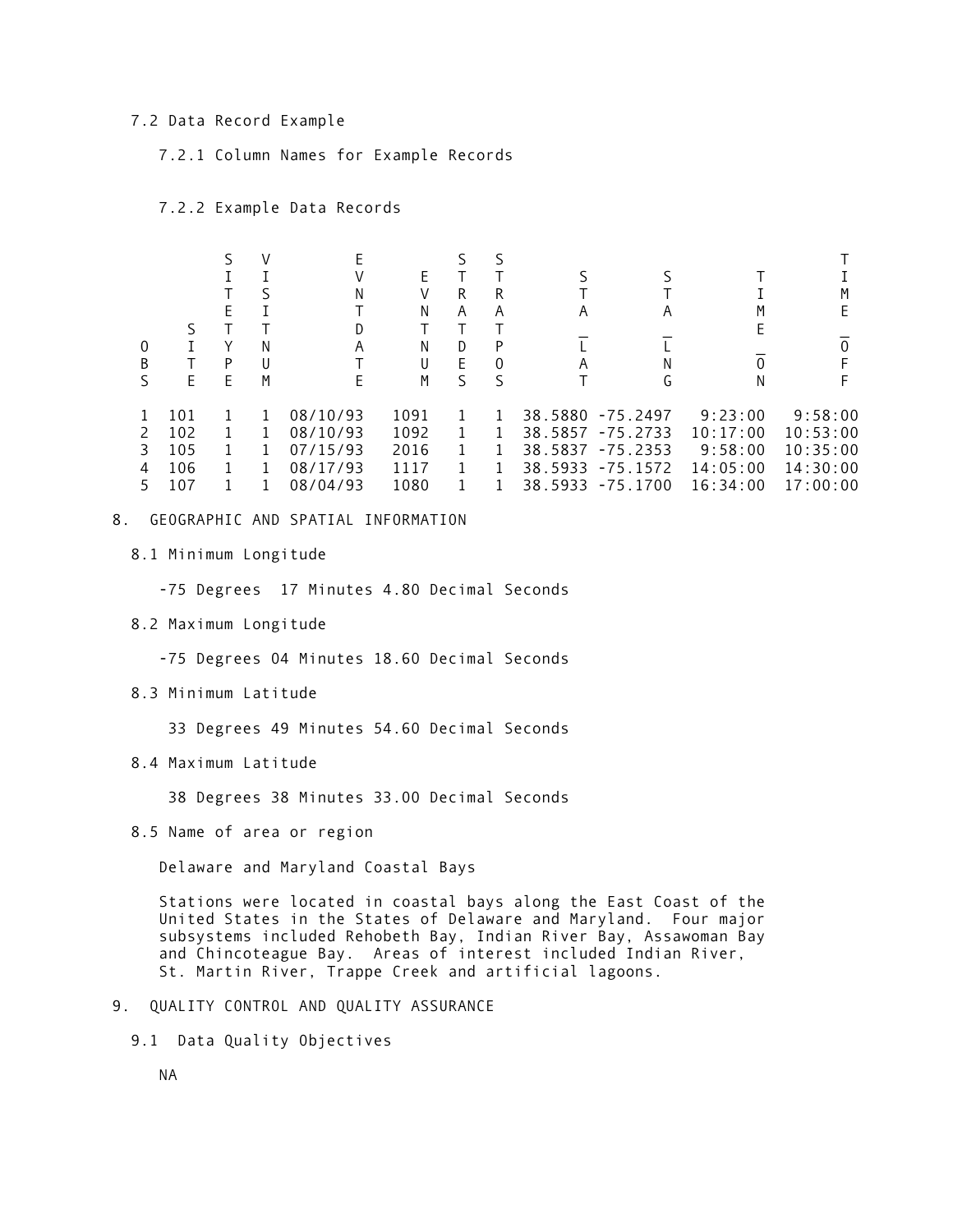9.2 Data Quality Assurance Procedures

NA

#### <span id="page-6-0"></span>10. DATA ACCESS

10.1 Data Access Procedures

Data can be downloaded from the WWW server.

10.2 Data Access Restrictions

Data can only be accessed from the WWW server.

10.3 Data Access Contact Persons

 Dr. Frederick W. Kutz U.S. Environmental Protection Agency Region III (410)305-2742 (Tel.)

10.4 Data Set Format

 Data can be transmitted in a variety of formats derived from SAS data sets.

10.5 Information Concerning Anonymous FTP

Data cannot be accessed via ftp.

10.6 Information Concerning Gopher and WWW

Data can be downloaded from the WWW servers.

10.7 EMAP CD-ROM Containing the Data Set

Data are not available on CD-ROM

# <span id="page-6-1"></span>11. REFERENCES

 Chaillou, J.C., S.B. Weisberg, F.W. Kutz, T.E. DeMoss, L. Mangiaracina, R. Magnien, R. Eskin, J. Maxted, K. Price and J.K. Summers. 1996. Assessment of the Ecological Condition of the Delaware and Maryland Coastal Bays. U.S. Environmental Protection Agency. Prepared by Versar, Inc., Columbia, MD.

 Holland, A.F., ed. 1990. Near Coastal Program Plan for 1990: Estuaries. EPA 600/4-900/033. Narragansett, RI: U.S. Environmental Protection Agency, NHEERL-AED, Office of Research and Development.

 Overton, W. S., 1989. Design report of the Environmental Monitoring and Assessment Program. U.S. EPA, NHEERL-AED, Corvallis, OR.